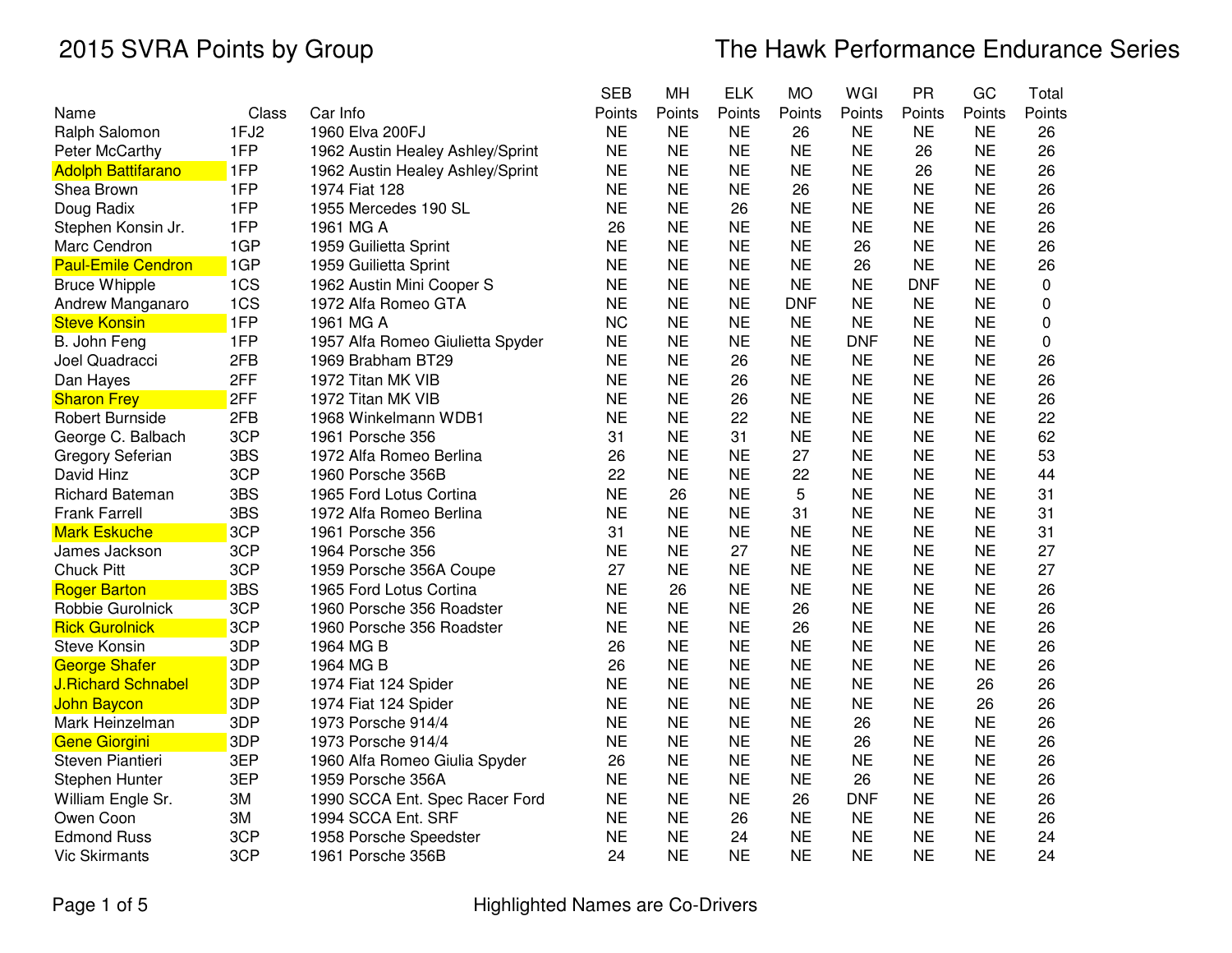|                         |       |                                    | SEB        | МH         | <b>ELK</b> | МO         | WGI        | <b>PR</b> | GC          | Total       |
|-------------------------|-------|------------------------------------|------------|------------|------------|------------|------------|-----------|-------------|-------------|
| Name                    | Class | Car Info                           | Points     | Points     | Points     | Points     | Points     | Points    | Points      | Points      |
| <b>David Burton</b>     | 3CP   | 1961 Porsche 356B                  | 24         | <b>NE</b>  | <b>NE</b>  | <b>NE</b>  | <b>NE</b>  | <b>NE</b> | <b>NE</b>   | 24          |
| Don Heth                | 3BS   | 1966 Ford Cortina Lotus            | <b>NE</b>  | <b>NE</b>  | <b>NE</b>  | 5          | <b>NE</b>  | <b>NE</b> | <b>NE</b>   | 5           |
| <b>Pete Halsmer</b>     | 3BS   | 1966 Ford Cortina Lotus            | <b>NE</b>  | <b>NE</b>  | <b>NE</b>  | 5          | <b>NE</b>  | <b>NE</b> | <b>NE</b>   | 5           |
| <b>Jack Poteet</b>      | 3DP   | 1962 Morgan 4X4                    | <b>NE</b>  | <b>NE</b>  | <b>NE</b>  | <b>DNF</b> | <b>NE</b>  | <b>NE</b> | <b>NE</b>   | 0           |
| David Bane              | 3DP   | 1965 MG B                          | <b>NE</b>  | <b>NE</b>  | <b>NE</b>  | <b>NE</b>  | <b>NE</b>  | <b>NE</b> | 0           | 0           |
| William Engle Jr.       | 3M    | 1990 SCCA Ent. SRF                 | <b>NE</b>  | <b>NE</b>  | <b>NE</b>  | <b>NE</b>  | <b>DNF</b> | <b>NE</b> | <b>NE</b>   | 0           |
| <b>Bob Wechsler</b>     | 4AP   | 1957 Chevrolet Corvette            | <b>NE</b>  | <b>NE</b>  | <b>NE</b>  | <b>NE</b>  | 26         | <b>NE</b> | <b>NE</b>   | 26          |
| <b>Robert Lupini</b>    | 4AP   | 1957 Chevrolet Corvette            | <b>NE</b>  | <b>NE</b>  | <b>NE</b>  | <b>NE</b>  | 26         | <b>NE</b> | <b>NE</b>   | 26          |
| David Neidell           | 4CM   | 1959 Kellison J-5                  | <b>NE</b>  | <b>NE</b>  | <b>NE</b>  | <b>NE</b>  | <b>NE</b>  | <b>NE</b> | $\mathbf 0$ | $\mathbf 0$ |
| <b>Travis Engen</b>     | 5FM   | 1962 Lotus 23B                     | <b>NE</b>  | 9          | 26         | <b>NE</b>  | 22         | <b>NE</b> | <b>DNS</b>  | 57          |
| Ken Mennella            | 5GTR  | 1963 Chevrolet Corvette GSRep      | 31         | <b>NE</b>  | <b>NE</b>  | <b>NE</b>  | <b>NE</b>  | <b>NE</b> | <b>NE</b>   | 31          |
| Harry McPherson         | 5GTR  | 1968 Ford GT40 MK1                 | 27         | <b>NE</b>  | <b>NE</b>  | <b>NE</b>  | <b>NE</b>  | <b>NE</b> | <b>NE</b>   | 27          |
| <b>Mac McCombs</b>      | 5GTR  | 1968 Ford GT40 MK1                 | 27         | <b>NE</b>  | <b>NE</b>  | <b>NE</b>  | <b>NE</b>  | <b>NE</b> | <b>NE</b>   | 27          |
| Roy Walzer              | 5FM   | 1963 Lotus 23B                     | <b>NE</b>  | <b>NE</b>  | <b>NE</b>  | <b>NE</b>  | 26         | <b>NE</b> | <b>NE</b>   | 26          |
| Walo Bertschinger       | 5GTR  | 1966 Chevrolet Corvette GSRep      | 24         | <b>NE</b>  | <b>DNF</b> | <b>NE</b>  | <b>NE</b>  | <b>NE</b> | <b>NE</b>   | 24          |
| <b>Edward Sevadjian</b> | 5GTR  | 1966 Chevrolet Corvette GSRep      | 24         | <b>NE</b>  | <b>NE</b>  | <b>NE</b>  | <b>NE</b>  | <b>NE</b> | <b>NE</b>   | 24          |
| Chip Halverson          | 5ASR  | 1976 Chevron B36                   | <b>NE</b>  | <b>NE</b>  | WE         | <b>NE</b>  | <b>NE</b>  | <b>NE</b> | <b>NE</b>   | 0           |
| Bernie Chodosh          | 5GT   | 1959 Chevrolet Corvette            | <b>NE</b>  | <b>DNF</b> | <b>NE</b>  | <b>NE</b>  | <b>NE</b>  | <b>NE</b> | <b>NE</b>   | 0           |
| <b>Todd Treffert</b>    | 6GTO  | 1974 Porsche 911                   | 22         | <b>NE</b>  | 26         | 26         | <b>NE</b>  | <b>NE</b> | 26          | 100         |
| Clair Schwendeman       | 6AP   | 1968 PPChevrolet Corvette Roadster | 26         | <b>NE</b>  | 26         | <b>NE</b>  | <b>NE</b>  | <b>NE</b> | <b>NE</b>   | 52          |
| <b>Alan Sevadjian</b>   | 6AP   | 1968 Chevrolet Corvette Roadster   | 26         | <b>NE</b>  | 26         | <b>NE</b>  | <b>NE</b>  | <b>NE</b> | <b>NE</b>   | 52          |
| Frank Beck              | 6GTU  | 1972 Porsche 914/6                 | 26         | <b>NE</b>  | 26         | <b>NE</b>  | <b>NE</b>  | <b>NE</b> | <b>NE</b>   | 52          |
| David Hutchings         | 6GTU  | 1972 Porsche 911                   | <b>NE</b>  | <b>NE</b>  | <b>NE</b>  | 26         | 26         | <b>NE</b> | <b>NE</b>   | 52          |
| <b>William Foster</b>   | 6MP   | 1995 Ford Mustang Cobra            | <b>DNF</b> | <b>NE</b>  | <b>NE</b>  | 26         | <b>NE</b>  | <b>NE</b> | 26          | 52          |
| Shannon Ivey            | 6TA   | 1967 Chevrolet Camaro SS           | 26         | <b>NE</b>  | 26         | <b>NE</b>  | <b>NE</b>  | <b>NE</b> | <b>NE</b>   | 52          |
| <b>Chas Mallard</b>     | 6AP   | 1967 Chevrolet Camaro              | <b>NE</b>  | <b>NE</b>  | <b>NE</b>  | <b>NE</b>  | <b>NE</b>  | <b>NE</b> | 26          | 26          |
| <b>Simon Lane</b>       | 6AP   | 1967 Chevrolet Camaro              | <b>NE</b>  | <b>NE</b>  | <b>NE</b>  | <b>NE</b>  | <b>NE</b>  | <b>NE</b> | 26          | 26          |
| James Dolan             | 6BP   | 1966 Ford Mustang GT350            | <b>NE</b>  | <b>NE</b>  | <b>NE</b>  | <b>NE</b>  | <b>NE</b>  | 26        | <b>NE</b>   | 26          |
| <b>John Bechtol</b>     | 6BP   | 1966 Ford Mustang GT350            | <b>NE</b>  | <b>NE</b>  | <b>NE</b>  | <b>NE</b>  | <b>NE</b>  | 26        | <b>NE</b>   | 26          |
| <b>Bill Keith</b>       | 6GTO  | 1973 Porsche 911 RSR               | 26         | <b>NE</b>  | <b>NE</b>  | <b>NE</b>  | <b>NE</b>  | <b>NE</b> | <b>NE</b>   | 26          |
| <b>Michel Defenbau</b>  | 6GTO  | 1973 Porsche 911 RSR               | 26         | <b>NE</b>  | <b>NE</b>  | <b>NE</b>  | <b>NE</b>  | <b>NE</b> | <b>NE</b>   | 26          |
| <b>Ed Hosni</b>         | 6MP   | 1995 Ford Mustang Cobra            | <b>NE</b>  | <b>NE</b>  | <b>NE</b>  | 26         | <b>NE</b>  | <b>NE</b> | <b>NE</b>   | 26          |
| Randy Williams          | 6AP   | 1967 Jaguar E-type                 | <b>NE</b>  | <b>NE</b>  | <b>NE</b>  | <b>NE</b>  | <b>DNF</b> | <b>NE</b> | <b>NE</b>   | 0           |
| <b>Bob Lima</b>         | 6AP   | 1969 Chevrolet Corvette            | <b>DNF</b> | <b>NE</b>  | <b>NE</b>  | <b>NE</b>  | <b>NE</b>  | <b>NE</b> | <b>NE</b>   | 0           |
| Frank Rauscher          | 6AP   | 1988 Porsche 911 Carerra           | <b>NE</b>  | <b>NE</b>  | <b>NE</b>  | <b>NE</b>  | WE         | <b>NE</b> | <b>NE</b>   | 0           |
| Mac McCombs             | 6AS   | 1965 Ford Mustang GT350            | <b>NC</b>  | <b>NE</b>  | <b>NE</b>  | <b>NE</b>  | <b>NE</b>  | <b>NE</b> | <b>NE</b>   | 0           |
| David Neidell           | 6BP   | 1968 Chevrolet Corvette Roadster   | <b>DNF</b> | <b>NE</b>  | <b>NE</b>  | <b>NE</b>  | <b>NE</b>  | <b>NE</b> | <b>NE</b>   | $\mathbf 0$ |
| <b>Bill Glavin Sr</b>   | 6GTO  | 1972 BMW 3.0 CSL                   | <b>NE</b>  | <b>NE</b>  | <b>NE</b>  | <b>NE</b>  | WE         | <b>NE</b> | <b>NE</b>   | 0           |
| <b>Bill Glavin</b>      | 6GTO  | 1972 BMW 3.0 CSL                   | <b>NE</b>  | <b>NE</b>  | <b>NE</b>  | <b>NE</b>  | WE         | <b>NE</b> | <b>NE</b>   | 0           |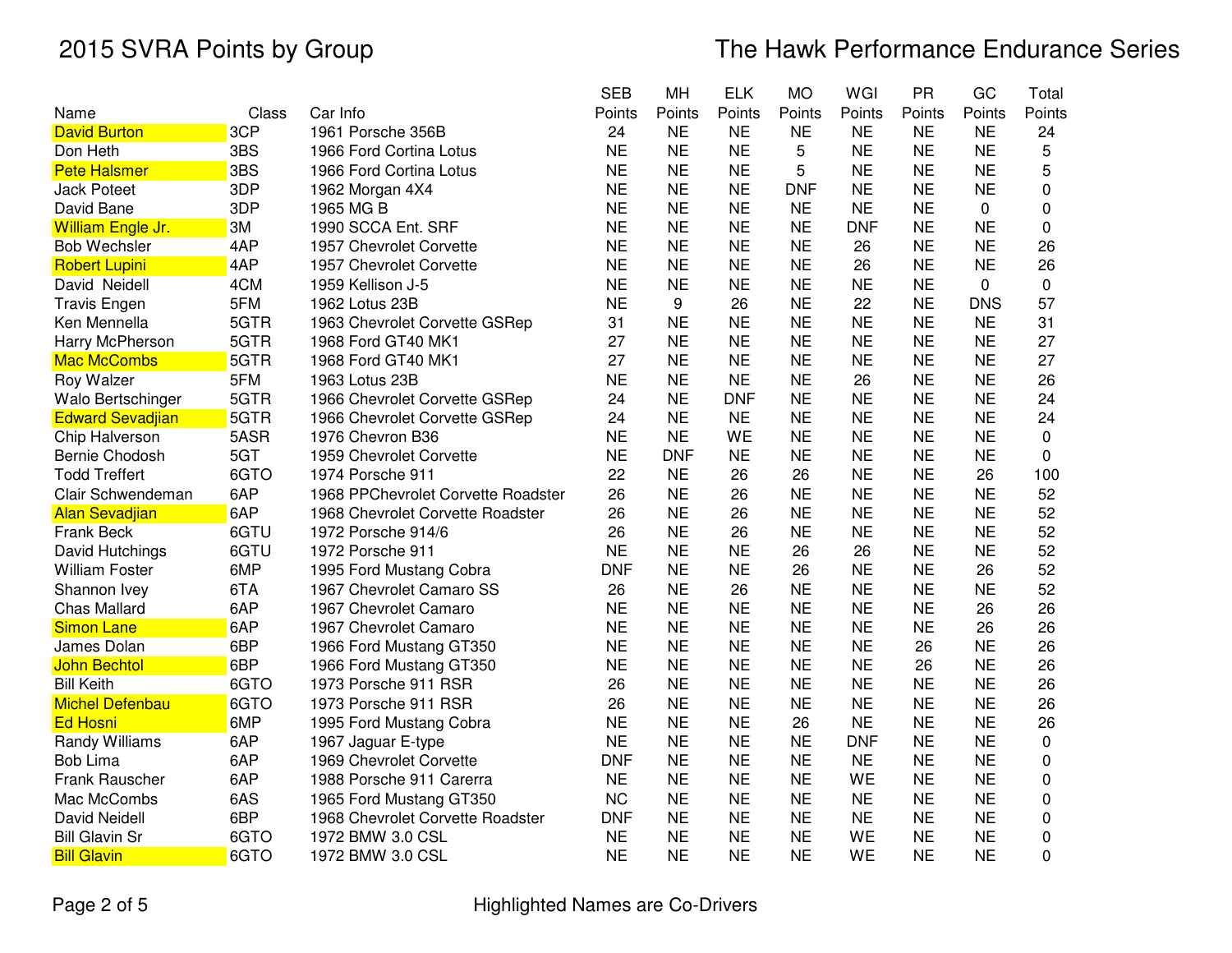|                         |                  |                            | SEB       | MН        | <b>ELK</b> | МO        | WGI        | <b>PR</b> | GC         | Total       |
|-------------------------|------------------|----------------------------|-----------|-----------|------------|-----------|------------|-----------|------------|-------------|
| Name                    | Class            | Car Info                   | Points    | Points    | Points     | Points    | Points     | Points    | Points     | Points      |
| Leo Voyazides           | 6TA              | 1970 Ford Mustang Boss 302 | <b>NC</b> | <b>NE</b> | <b>NE</b>  | <b>NE</b> | <b>NE</b>  | <b>NE</b> | <b>NE</b>  | 0           |
| <b>Steven Durst</b>     | 7ASR             | 2003 Mazda CSR             | 26        | <b>NE</b> | <b>NE</b>  | <b>NE</b> | <b>NE</b>  | <b>NE</b> | 26         | 52          |
| <b>Claude Malette</b>   | <b>7S2</b>       | 1990 Lola T90/91           | 24        | <b>NE</b> | <b>NE</b>  | <b>NE</b> | <b>NE</b>  | <b>NE</b> | 22         | 46          |
| <b>Fritz Seidel</b>     | <b>7S2</b>       | 2004 Carbir CS2            | <b>NE</b> | <b>NE</b> | 31         | <b>NE</b> | <b>NE</b>  | <b>NE</b> | <b>NE</b>  | 31          |
| Marc Adler              | <b>7S2</b>       | 2006 VanDiemen S2          | 31        | <b>NE</b> | <b>NE</b>  | <b>NE</b> | <b>NE</b>  | <b>NE</b> | <b>NE</b>  | 31          |
| Mark Coombs             | <b>7S2</b>       | 1990 Lola T90/90           | <b>NE</b> | <b>NE</b> | 27         | <b>NE</b> | <b>NE</b>  | <b>NE</b> | <b>NE</b>  | 27          |
| <b>Jeff Boston</b>      | <b>7S2</b>       | 1990 Lola T90/90           | 27        | <b>NE</b> | <b>DNF</b> | <b>NE</b> | <b>NE</b>  | <b>NE</b> | <b>NE</b>  | 27          |
| <b>Tyler Pappas</b>     | 7ASR             | 2003 Mazda CSR             | <b>NE</b> | <b>NE</b> | <b>NE</b>  | <b>NE</b> | <b>NE</b>  | <b>NE</b> | 26         | 26          |
| <b>Richard Carlino</b>  | 7BSR             | 1976 Chevron B36           | 26        | <b>NE</b> | <b>NE</b>  | <b>NE</b> | <b>NE</b>  | <b>NE</b> | <b>NE</b>  | 26          |
| <b>Nigel Greensall</b>  | 7BSR             | 1976 Chevron B36           | 26        | <b>NE</b> | <b>NE</b>  | <b>NE</b> | <b>NE</b>  | <b>NE</b> | <b>NE</b>  | 26          |
| <b>Tim Gaffney</b>      | 7HS2             | 1978 Lola T492             | <b>NE</b> | <b>NE</b> | <b>NE</b>  | <b>NE</b> | <b>NE</b>  | <b>NE</b> | 26         | 26          |
| John F Boxhorn          | 7HS2             | 1984 Tiga SC84             | 26        | <b>NE</b> | <b>DNF</b> | <b>NE</b> | <b>NE</b>  | <b>NE</b> | <b>NE</b>  | 26          |
| <b>Ben Sinnott</b>      | <b>7S2</b>       | 1991 Lola T91/90           | <b>NE</b> | <b>NE</b> | <b>NE</b>  | <b>NE</b> | <b>NE</b>  | <b>NE</b> | 26         | 26          |
| Frank Boucher           | 7VS <sub>2</sub> | 1987 Swift DB2             | <b>NE</b> | <b>NE</b> | 26         | <b>NE</b> | <b>NE</b>  | <b>NE</b> | <b>NE</b>  | 26          |
| Paul LaHaye             | <b>7S2</b>       | 1989 Lola T90/90           | <b>NE</b> | <b>NE</b> | 24         | <b>NE</b> | <b>NE</b>  | <b>NE</b> | <b>NE</b>  | 24          |
| Peter McLaughlin        | <b>7S2</b>       | 1988 Lola T88/90           | <b>NE</b> | <b>NE</b> | 22         | <b>NE</b> | <b>NE</b>  | <b>NE</b> | <b>NE</b>  | 22          |
| Edward Yewer Jr.        | 7ASR             | 2007 Lola B07-90           | <b>NE</b> | <b>NE</b> | <b>DNF</b> | <b>NE</b> | <b>NE</b>  | <b>NE</b> | <b>NE</b>  | $\pmb{0}$   |
| <b>Tim Roberts</b>      | 7ASR             | 2007 Lola B07/90           | <b>NE</b> | <b>NE</b> | <b>DNF</b> | <b>NE</b> | <b>NE</b>  | <b>NE</b> | <b>NE</b>  | 0           |
| <b>Walter Vollrath</b>  | 7BSR             | 1973 Chevron B23           | <b>NE</b> | <b>NE</b> | <b>DNF</b> | <b>NE</b> | <b>NE</b>  | <b>NE</b> | <b>NE</b>  | 0           |
| <b>Wade Leathers</b>    | <b>7S2</b>       | 1988 Lola T87/90           | <b>NE</b> | <b>NE</b> | <b>DNF</b> | <b>NE</b> | <b>NE</b>  | <b>NE</b> | <b>NE</b>  | $\pmb{0}$   |
| Peter McLaughlin        | 7VS <sub>2</sub> | 1985 Swift DB2             | <b>NE</b> | <b>NE</b> | <b>NE</b>  | <b>NE</b> | <b>DNF</b> | <b>NE</b> | <b>NE</b>  | $\mathbf 0$ |
| <b>Russell Poole</b>    | 8CP              | 1970 Porsche 914/6         | 26        | <b>NE</b> | 26         | 22        | 27         | 26        | 26         | 153         |
| <b>Robert Mocas</b>     | 8BS              | 1967 Alfa Romeo GTV        | 27        | <b>NE</b> | 26         | 27        | 21         | 26        | 24         | 151         |
| <b>Tom Briest</b>       | 8AP              | 1970 Porsche 914/6         | <b>NE</b> | 26        | <b>NE</b>  | 31        | 27         | <b>NE</b> | <b>DNF</b> | 84          |
| Chris DeMinco           | 8CP              | 1979 Mazda RX7             | <b>NE</b> | <b>NE</b> | <b>NE</b>  | 27        | 31         | 22        | <b>DNS</b> | 80          |
| <b>Daniel Brown</b>     | 8RS              | 1975 Ford Escort RS MKI    | <b>NE</b> | <b>NE</b> | 26         | 22        | 31         | <b>NE</b> | <b>DNF</b> | 79          |
| Sean Brown              | 8RS              | 1975 Ford Escort RS MKI    | <b>NE</b> | <b>NE</b> | 26         | 22        | 31         | <b>NE</b> | <b>DNF</b> | 79          |
| <b>Skott Burkland</b>   | 8BP              | 1969 Porsche 911           | <b>NE</b> | <b>NE</b> | <b>DNF</b> | 24        | 26         | 26        | <b>DNS</b> | 76          |
| <b>Hal Nichols</b>      | 8BS              | 1971 Alfa Romeo GTV        | 22        | <b>NE</b> | <b>NE</b>  | 24        | 24         | <b>NE</b> | <b>NE</b>  | 70          |
| <b>Thomas Grudovich</b> | 8AP              | 1966 Ginetta G4            | 26        | <b>NE</b> | <b>NE</b>  | 31        | <b>NE</b>  | <b>NE</b> | <b>NE</b>  | 57          |
| <b>Jeff Mitchell</b>    | 8BS              | 1974 BMW 2002              | <b>NE</b> | <b>NE</b> | <b>NE</b>  | 31        | <b>NE</b>  | <b>NE</b> | 26         | 57          |
| <b>Ron Branom</b>       | 8BS              | 1974 BMW 2002              | <b>NE</b> | <b>NE</b> | <b>NE</b>  | 31        | <b>NE</b>  | <b>NE</b> | 26         | 57          |
| <b>Terry Stahly</b>     | 8BS              | 1972 Alfa Romeo GTV        | <b>NE</b> | <b>NE</b> | <b>NE</b>  | 22        | 27         | <b>NE</b> | <b>NE</b>  | 49          |
| Jim Lenehan             | 8CP              | 1972 Porsche 914/6         | <b>NE</b> | <b>NE</b> | <b>NE</b>  | 24        | 24         | <b>NE</b> | <b>NE</b>  | 48          |
| Mark Brummond           | 8RS              | 1985 Alfa Romeo GTV 6      | <b>NE</b> | <b>NE</b> | <b>NE</b>  | 24        | 24         | <b>NE</b> | <b>NE</b>  | 48          |
| Joseph Riolo            | 8AP              | 1972 Datsun 240Z           | <b>NE</b> | <b>NE</b> | <b>NE</b>  | <b>NE</b> | 31         | <b>NE</b> | <b>NE</b>  | 31          |
| Lisa Hansen             | 8BP              | 1969 Porsche 911S          | <b>NE</b> | <b>NE</b> | 31         | <b>NE</b> | <b>NE</b>  | <b>NE</b> | <b>NE</b>  | 31          |
| Skip Bryan              | 8BS              | 1972 BMW 2002              | 31        | <b>NE</b> | <b>NE</b>  | <b>NE</b> | <b>NE</b>  | <b>NE</b> | <b>NE</b>  | 31          |
| Tom Benjamin            | 8BS              | 1969 Alfa Romeo GTV        | <b>NE</b> | <b>NE</b> | <b>NE</b>  | <b>NE</b> | 31         | <b>NE</b> | <b>NE</b>  | 31          |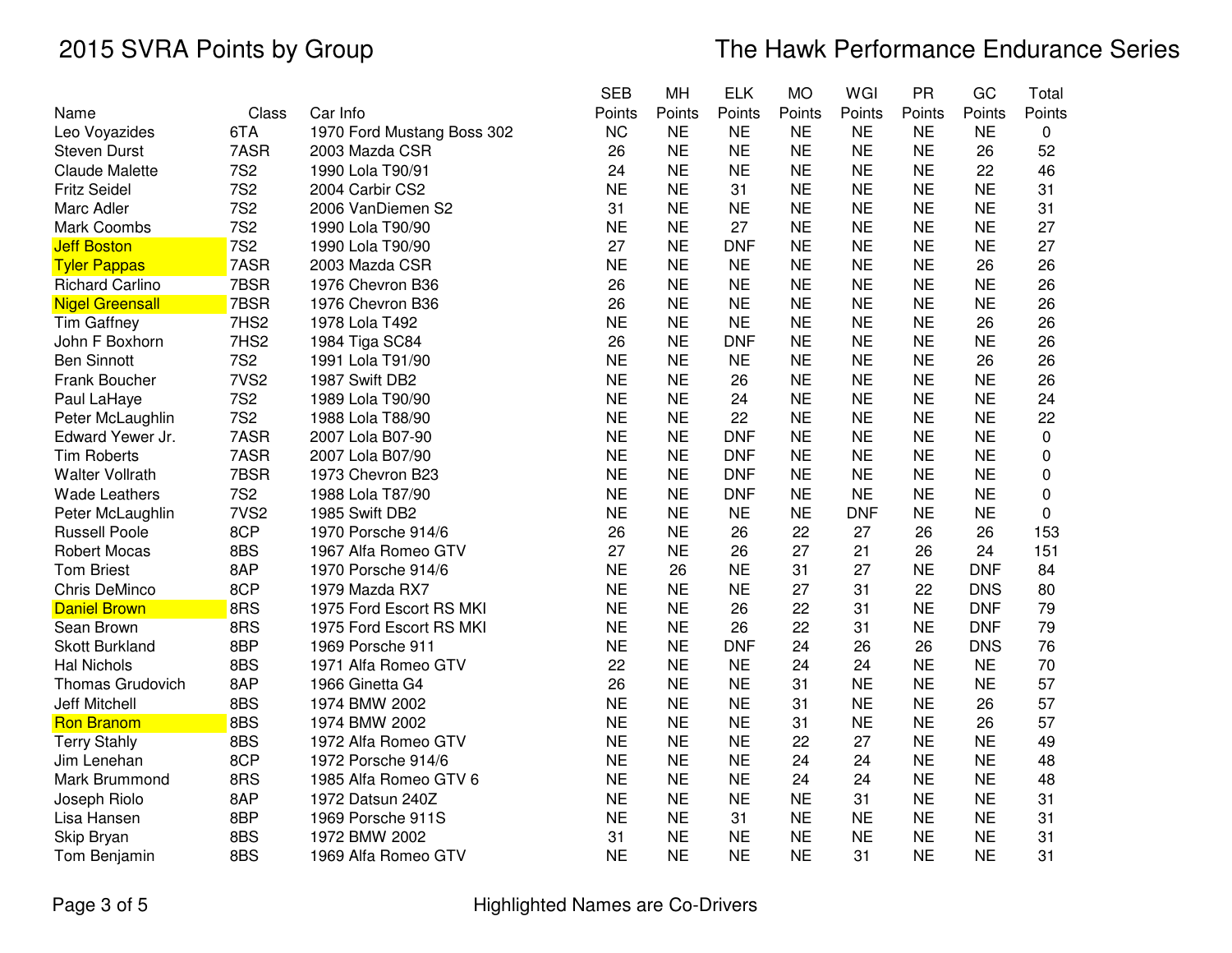# 2015 SVRA Points by Group The Hawk Performance Endurance Series

|                         |                 |                               | <b>SEB</b> | MH        | <b>ELK</b> | <b>MO</b>  | WGI       | <b>PR</b> | GC        | Total     |
|-------------------------|-----------------|-------------------------------|------------|-----------|------------|------------|-----------|-----------|-----------|-----------|
| Name                    | Class           | Car Info                      | Points     | Points    | Points     | Points     | Points    | Points    | Points    | Points    |
| <b>Brian C Schommer</b> | 8CP             | 1992 Datsun 240Z              | <b>NE</b>  | <b>NE</b> | <b>NE</b>  | 31         | <b>NE</b> | <b>NE</b> | <b>NE</b> | 31        |
| <b>Brian Schommer</b>   | 8CP             | 1992 Datsun 240Z              | <b>NE</b>  | <b>NE</b> | <b>NE</b>  | 31         | <b>NE</b> | <b>NE</b> | <b>NE</b> | 31        |
| <b>Curt Richards</b>    | 8RS             | 1991 BMW 318                  | <b>NE</b>  | <b>NE</b> | <b>NE</b>  | 31         | <b>NE</b> | <b>NE</b> | <b>NE</b> | 31        |
| Vince Vaccaro           | 8BS             | 1972 Alfa Romeo GTV           | 24         | <b>NE</b> | <b>NE</b>  | 5          | <b>NE</b> | <b>NE</b> | <b>NE</b> | 29        |
| Christopher Zappa       | 8AP             | 1971 Datsun 240Z              | <b>NE</b>  | <b>NE</b> | <b>NE</b>  | 27         | <b>NE</b> | <b>NE</b> | <b>NE</b> | 27        |
| James Cullen            | 8BP             | 1972 Porsche 914/6            | <b>NE</b>  | <b>NE</b> | 27         | <b>NE</b>  | <b>NE</b> | <b>NE</b> | <b>NE</b> | 27        |
| <b>Mike Pranka</b>      | 8BS             | 1972 Alfa Romeo GTV           | <b>NE</b>  | <b>NE</b> | <b>NE</b>  | 22         | 5         | <b>NE</b> | <b>NE</b> | 27        |
| <b>Roman Tucker</b>     | 8BS             | 1967 Alfa Romeo GTV           | <b>NE</b>  | <b>NE</b> | <b>NE</b>  | 27         | <b>NE</b> | <b>NE</b> | <b>NE</b> | 27        |
| Jim Peruto              | 8RS             | 1985 Mercedes 190 E           | <b>NE</b>  | <b>NE</b> | <b>NE</b>  | <b>NE</b>  | 27        | <b>NE</b> | <b>NE</b> | 27        |
| Joe Hoover              | 8AP             | 1975 Porsche 914/6            | <b>NE</b>  | <b>NE</b> | <b>NE</b>  | <b>NE</b>  | <b>NE</b> | 26        | <b>NE</b> | 26        |
| Gregg Frey              | 8AP             | 1970 Porsche 914/6            | <b>NE</b>  | <b>NE</b> | <b>NE</b>  | <b>NE</b>  | <b>NE</b> | <b>NE</b> | 26        | 26        |
| <b>Ron Zitza</b>        | 8AP             | 1970 Porsche 914/6            | <b>NE</b>  | <b>NE</b> | <b>NE</b>  | <b>NE</b>  | <b>NE</b> | <b>NE</b> | 26        | 26        |
| George Calfo            | 8BP             | 1965 Porsche 911              | 26         | <b>NE</b> | <b>NE</b>  | <b>NE</b>  | <b>NE</b> | <b>NE</b> | <b>NE</b> | 26        |
| <b>Ray Nichols</b>      | 8BS             | 1971 Alfa Romeo GTV           | <b>NE</b>  | <b>NE</b> | <b>NE</b>  | <b>NE</b>  | 24        | <b>NE</b> | <b>NE</b> | 24        |
| John Putnam II          | 8BP             | 1983 Mazda RX7                | <b>NE</b>  | <b>NE</b> | <b>NE</b>  | 22         | <b>NE</b> | <b>NE</b> | <b>NE</b> | 22        |
| <b>Steve LeBrun</b>     | 8BS             | 1970 Alfa Romeo GTAm Rep      | <b>NE</b>  | <b>NE</b> | <b>NE</b>  | <b>NE</b>  | 22        | <b>NE</b> | <b>NE</b> | 22        |
| Dave LeBrun             | 8BS             | 1970 Alfa Romeo GTAm Rep      | <b>NE</b>  | <b>NE</b> | <b>NE</b>  | <b>NE</b>  | 22        | <b>NE</b> | <b>NE</b> | 22        |
| Gene Kirschner          | 8CP             | 1968 Porsche 911              | <b>NE</b>  | <b>NE</b> | <b>NE</b>  | <b>NE</b>  | 22        | <b>NE</b> | <b>NE</b> | 22        |
| Erich Stahlman          | 8RS             | 1982 Alfa Romeo GTV6          | <b>NE</b>  | <b>NE</b> | <b>NE</b>  | <b>NE</b>  | 22        | <b>NE</b> | <b>NE</b> | 22        |
| Roy Crowninshield       | 8BS             | 1971 Alfa Romeo GTV           | 21         | <b>NE</b> | <b>NE</b>  | <b>NE</b>  | <b>NE</b> | <b>NE</b> | <b>NE</b> | 21        |
| Rob Hurley              | 8CP             | 1966 Porsche 911              | <b>NE</b>  | <b>NE</b> | <b>NE</b>  | <b>NE</b>  | 21        | <b>NE</b> | <b>NE</b> | 21        |
| Ed Magner               | 8RS             | 1994 Oldsmobile Achieva       | <b>NE</b>  | <b>NE</b> | <b>NE</b>  | <b>NE</b>  | 21        | <b>NE</b> | <b>NE</b> | 21        |
| Frank DelVechio         | 8RS             | 1994 Oldsmobile Achieva       | <b>NE</b>  | <b>NE</b> | <b>NE</b>  | <b>NE</b>  | 21        | <b>NE</b> | <b>NE</b> | 21        |
| <b>Theodore Goneos</b>  | 8CP             | 1968 Porsche 911              | <b>NE</b>  | <b>NE</b> | <b>NE</b>  | <b>NE</b>  | 20        | <b>NE</b> | <b>NE</b> | 20        |
| Craig Chima             | 8AP             | 1963 Ginetta G4 R             | <b>NE</b>  | <b>NE</b> | <b>NE</b>  | 5          | <b>NE</b> | <b>NE</b> | <b>NE</b> | 5         |
| <b>Allen Tosler</b>     | 8AP             | 1963 Ginetta G4 R             | <b>NE</b>  | <b>NE</b> | <b>NE</b>  | 5          | <b>NE</b> | <b>NE</b> | <b>NE</b> | 5         |
| Jim Hamblin             | 8AP             | 1968 Porsche 911              | <b>NE</b>  | <b>NE</b> | <b>NE</b>  | <b>NE</b>  | 5         | <b>NE</b> | <b>NE</b> | 5         |
| Tom Brown               | 8AP             | 1974 Porsche 914/6            | <b>NE</b>  | <b>NE</b> | <b>NE</b>  | <b>NE</b>  | 5         | <b>NE</b> | <b>NE</b> | 5         |
| Paul Stinson            | 8CP             | 1963 Lotus Super 7            | <b>NE</b>  | <b>NE</b> | <b>NE</b>  | 5          | <b>NE</b> | <b>NE</b> | <b>NE</b> | 5         |
| Frank Boucher           | 8BP             | 1969 Porsche 911S             | <b>NE</b>  | <b>NE</b> | <b>DNF</b> | <b>NE</b>  | <b>NE</b> | <b>NE</b> | <b>NE</b> | 0         |
| Eliseo Carrillo         | 8DP             | 1963 Alfa Romeo Giulia Spider | <b>NE</b>  | <b>NE</b> | <b>NE</b>  | <b>DNF</b> | <b>NE</b> | <b>NE</b> | <b>NE</b> | 0         |
| <b>Robert Boller</b>    | 9FA             | 1976 Ralt RT1                 | 26         | <b>NE</b> | 26         | <b>NE</b>  | <b>NE</b> | <b>NE</b> | <b>NE</b> | 52        |
| <b>Josh Boller</b>      | 9FA             | 1976 Ralt RT1                 | 26         | <b>NE</b> | 26         | <b>NE</b>  | <b>NE</b> | <b>NE</b> | <b>NE</b> | 52        |
| Derek Harling           | 9F1             | 1991 Lola T91/50              | <b>NE</b>  | <b>NE</b> | <b>NE</b>  | <b>NE</b>  | 26        | <b>NE</b> | <b>NE</b> | 26        |
| Joel Quadracci          | 9F1             | 1997 Lola T97/20              | <b>NE</b>  | <b>NE</b> | 26         | <b>NE</b>  | <b>NE</b> | <b>NE</b> | <b>NE</b> | 26        |
| Nick Gojmeric           | 9F <sub>2</sub> | 1980 March 802                | <b>NE</b>  | <b>NE</b> | 26         | <b>NE</b>  | <b>NE</b> | <b>NE</b> | <b>NE</b> | 26        |
| <b>Bruce Hamilton</b>   | 9BOSS           | 2008 Dallara Infinity         | <b>NC</b>  | <b>NE</b> | <b>NE</b>  | <b>NC</b>  | <b>NC</b> | <b>NE</b> | <b>NE</b> | $\pmb{0}$ |
| <b>Tonis Kasemets</b>   | 9BOSS           | 2008 Dallara Infinity         | <b>NC</b>  | <b>NE</b> | <b>NE</b>  | <b>NE</b>  | <b>NC</b> | <b>NE</b> | <b>NE</b> | 0         |
| Lee Brahin              | 9BOSS           | 1999 Dallara Infinity         | <b>NE</b>  | <b>NE</b> | <b>NE</b>  | <b>NE</b>  | <b>NC</b> | <b>NE</b> | <b>NE</b> | 0         |